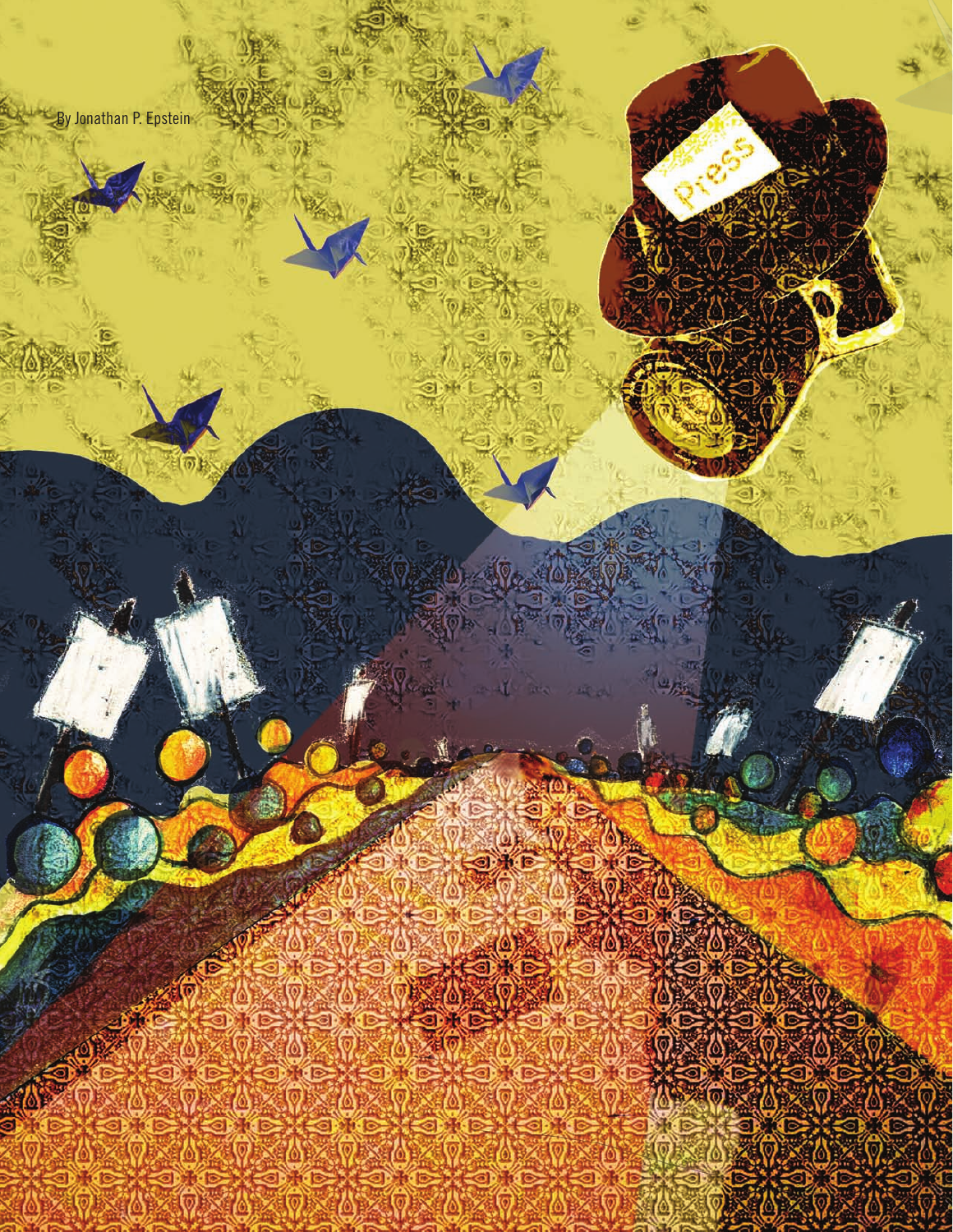# **Behind the SAT-Optional Movement:**

**Context and Controversy** 

# **The SAT Framework**

**Past**

**Prestige in higher education is nothing new. Before the internet, before college rankings, before guidebooks, and even before standardized admission tests, the aristocracy sent their children to the colleges and universities perceived to be "the best." Few others penetrated the hallowed walls. In 1928, the University of Chicago (IL) first introduced the notion of a college or university deliberately enhancing prestige, not through historical, social or community ties, or the success of graduates, but through the rejection of applicants, selectivity and the acquisition of "higher quality" students. Only in the latter half of the 20th century did the system shift towards exclusivity and discrimination more on ability than social status.** 

The advent of the modern form of the Scholastic Aptitude Test (SAT), brought to bear by the combination of the Educational Testing Service (ETS) and Harvard's former president James Bryant Conant (Lemann 1999), was designed to promote the recognition of talent and intellect, wherever they may be found. Their aim was to provide greater educational access for academically gifted and accomplished students, requiring students at elite institutions to prove their worthiness by performance rather than merely by pedigree. Within a few short years, it began to clarify the distinction between social and intellectual elite.

During the 1950s, use of the SAT grew rapidly. When the University of California adopted the exam in 1968, its expansion across the nation was solidified. In 1990, from a desire to move away from the idea that the test measures innate ability, its intent mid-century, the SAT changed its acronym to the Scholastic Assessment Test. This move marked a formal break from its early 1920s precursors that were forms of IQ tests. Then, faced with challenges to the claim that it truly measured achievement, in 1994 it removed the acronym entirely, keeping only the initials SAT.

# **Present**

In its current incarnation, the SAT1 is utilized in some capacity by nearly every selective institution in the country as a measure

of a student's ability. Along with high school grades, rigor of high school curriculum, essays, recommendations, and other factors, selective institutions overlay standardized test scores to put local and individual information into a broader context, all the while assuring an anxious public that test scores are but one small consideration when rendering admission decisions.

Today more people criticize the SAT for inhibiting access to higher education than applaud it for opening doors in the first place. Listening to  $21<sup>st</sup>$  century critics, it is impossible to deduce that a significant portion of the exam's original intent was to enhance access for those previously excluded from highly selective institutions. In this environment, a trend arose, gained momentum, and became a national movement during the past several years. Encouraged by the success of a few early pioneers including Bowdoin and Bates Colleges in Maine, which made the SAT 1 optional in 1969 and 1984 respectively, many selective liberal arts institutions are adopting SAT-optional admission policies. By late 2007, more than 25 of the *U.S. News & World Report* Top 100 Liberal Arts Colleges had some variation of an SAT-optional policy. By early 2009, that number topped 30.

Competition in higher education has been accelerating since the introduction of the SAT more than 50 years ago, but the frenzied atmosphere is a phenomenon of the past two decades. A major influence of the frenzy, the advent and rise of

<sup>&</sup>lt;sup>1</sup> The term SAT is used throughout this study, aside from the direct history of the exam itself, to represent both the SAT and the ACT as the dominant standardized tests used in college admission in the United States.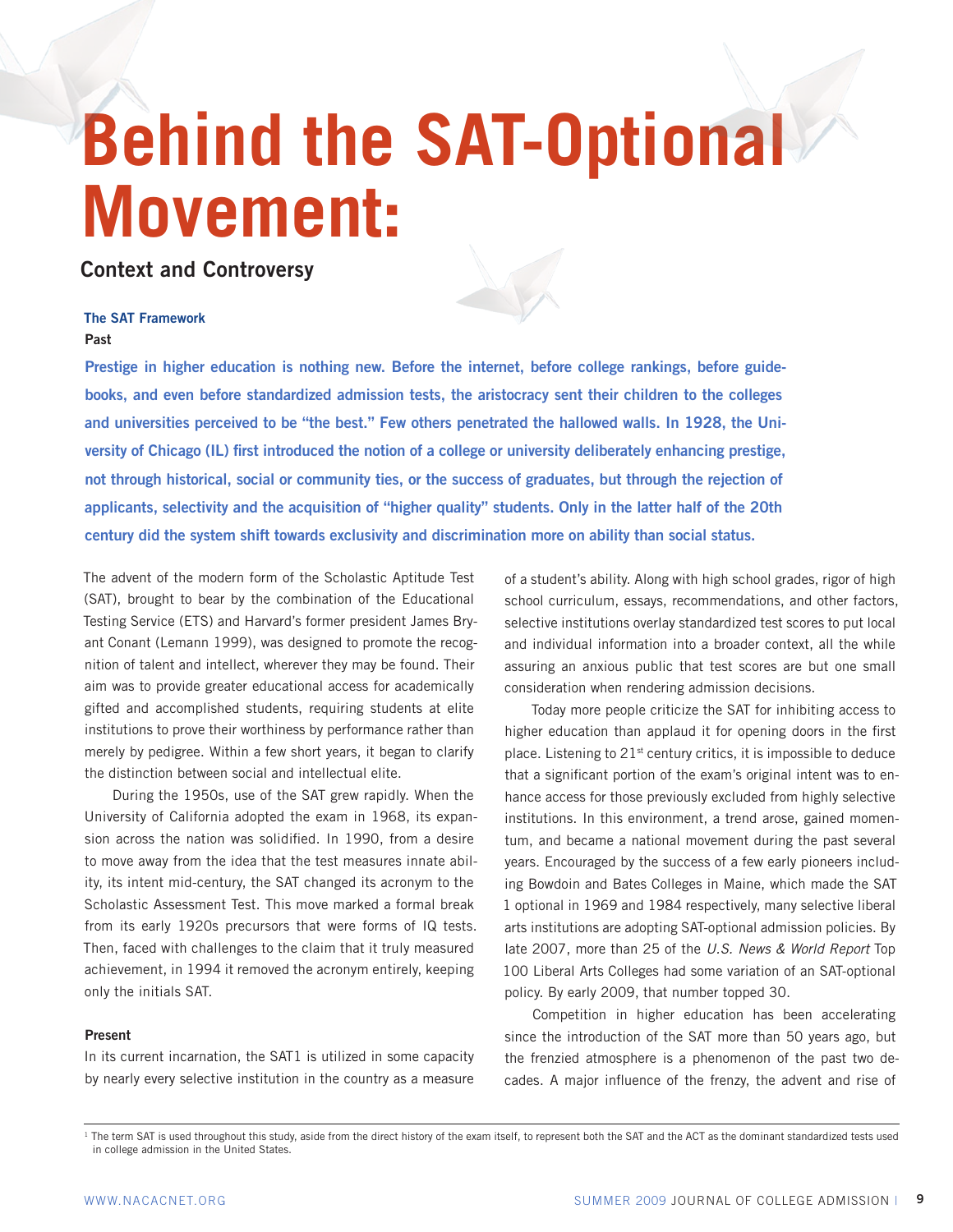*U.S. News & World Report* rankings, has reinforced the perception that institutions are in direct competition with one another for prestige and desirable students. And in the dominant ranking system, the SAT is at center stage.

# **The Importance of Scoring: Rise of the Rankings Dawning**

In late November of 1983, U.S. News & World Report released "Ranking the Colleges 1984, " the first college ranking issue. After a sputtering start, the magazine published its first quantitative rankings called "America's Best Colleges 1988" in late October of 1987, releasing annual rankings ever since. Filling the vacuum created by limited comparative information provided by the nation's colleges and universities, U.S. News provided measurements and comparisons to families and institutions. Today, college administrators and 11 million readers around the country anxiously await the annual unveiling of the latest rankings in late August (USNews.com).

While *U.S. News* was gaining its foothold in the American higher education system, broad student recruitment and marketing outreach programs grew in popularity, and the Common Application rose to prominence. Increasing selectivity, new direct marketing techniques and simpler college application methods led more students to apply to multiple institutions. With the proliferation of applications, more students were refused admission at top institutions, and the process spiraled cyclically. The college admission process became more complex, competitive and mysterious. "Selectivity" became an unavoidable and enduring metric for measuring the desirability and prestige of higher education institutions.

# **Dominance**

With no other recognized, statistically-driven ranking system available for the average family, *U.S. News* became a fixture in their college selection process and the primary provider of comparative information about the nation's colleges and universities. Their monopoly and visibility led to a national obsession among institutions that sought to raise their status on the U.S. News lists. It's reflective of U.S. News' influence that "the Department of Education now mandates that schools report to the federal government much of the data the magazine requires for its rankings" (Confessore 2003).

In part due to *U.S. News*, institutions advanced strategies designed to help admit and enroll students with ever higher SAT scores. High student scores became the dominant sign of quality and educational excellence. Though officially accounting for less than 10 percent of the overall ranking score, a study of the rankings determined that average student SAT score is by far

the greatest factor in determining institutional rank (Kuh and Pascarella 2004), with a -0.89 correlation (1 or -1 is a perfect correlation). That's as close to a perfect match as is ever seen in statistics. Since so many other components of the rankings are affected by higher performing students (including retention and graduation rates), the SAT is the de facto centerpiece.

In 1999, the release of *The Big Test: The Secret History of the American Meritocracy*, by Nicholas Lemann, sparked the burgeoning SAT-optional movement. The book probes the test's history and usage, making a compelling argument that the exam no longer served the public good that James Bryant Conant had hoped (Lemann 1999). There was no immediate backlash against the SAT, but the book turned a small issue into a national dialogue by quantifying the test's flaws and drawbacks.

Citing a desire to assess achievement rather than aptitude and asserting that the SAT was "distorting educational priorities," Atkinson sent a shockwave through higher education, the College Board and ETS.

Interestingly, Lemann authored a defense of the rankings in the *U.S. News and World Report Best Colleges 1999* issue in August 1998, entitled "Universities Use Rankings, Too" (Lemann 1998). Lemann supported the rankings by suggesting that families can put rankings in the appropriate context, not unlike institutions' confident claims that they do the same with student test scores.

# **The Threat**

The seminal moment of the SAT-optional movement was Richard Atkinson's speech at the annual meeting of the American Council on Education in Washington, DC on February 18, 2001. Atkinson, then president of the University of California (UC) (the world's largest and most influential SAT client), recommended "that we no longer require the SAT 1 for students applying to UC" (Atkinson 2001). Citing a desire to assess achievement rather than aptitude and asserting that the SAT was "distorting educational priorities," Atkinson sent a shockwave through higher education, the College Board and ETS.

In the following months, Atkinson was deluged by responses from "hundreds of college and university presidents, CEOs, alumni, superintendents, principals, teachers, parents, students, and many others from all walks of life" (Atkinson 2001), and also by ETS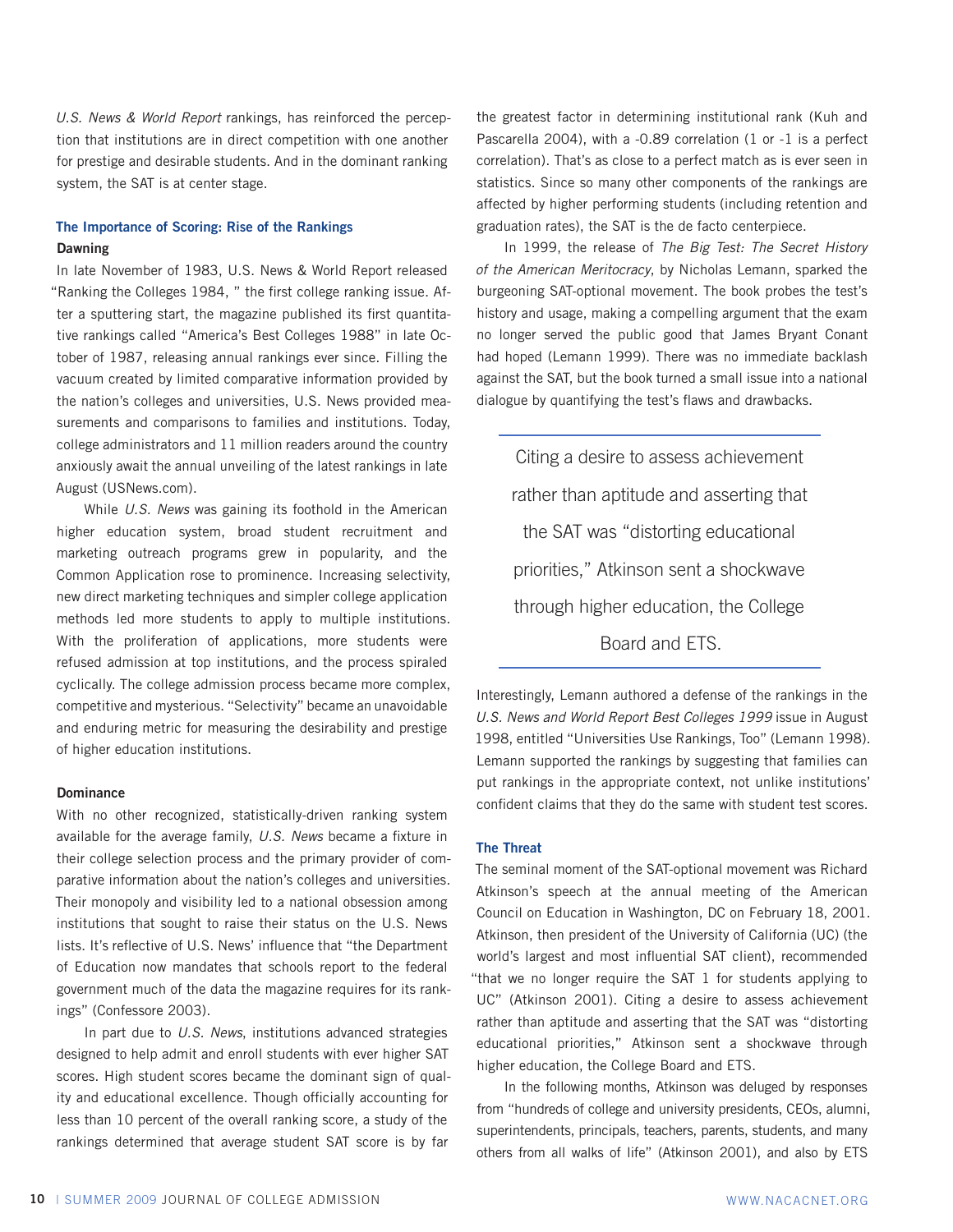itself. General consensus was that the SAT would have been in dire straits without the University of California system fully on-board.

Lemann identified the announcement as the "most important single anti-SAT effort ever in the history of the test." Robert Schaeffer of Fair Test, the nation's preeminent advocacy group for SAT-optional admission policies added, "The key to ending the dominance of the SAT lies in California" (Gose and Selingo 2001). Kurt Landgraf, president of ETS shot back, "I hear a lot of people criticize the SAT, I've yet to hear what should be put in its place." Gaston Caperton, president of the College Board, pointed out how prohibitively expensive it is to develop standardized tests with fair questions and exam security. He boldly asserted, "Nobody is going to spend their money that way." Other experts alluded to the hypocrisy of public condemnation, noting how frequently administrators publicly denounce the SAT but use them behind closed doors.

Atkinson's announcement set into motion the events that eventually resulted in the redesign of the SAT, details of which were released to the public in late 2003. The new version of the test aims to focus on what students learn as they prepare for college (Cloud 2003). An added essay section and alterations to the verbal component (renamed "critical reading") shifted the test towards testing student preparation and still further from testing aptitude. Of the new exam, Atkinson said, "The most important aspect of this test is sending a real message back to kids on how to prepare for college."

The redesign kept the University of California on board requiring the SAT 1 for admission. However, the redesign did not similarly convince everyone else that the test had improved or that it should remain an obligatory component of selective admission review. Once details of the new "SAT Reasoning Test" were released, the din of the SAT-optional movement suddenly grew louder. Claiming that the new writing test "missed the point," Sarah Lawrence College (NY) abandoned the test before it was even offered, going one giant step further, refusing to review standardized test scores for *any* applicant.

# **The Momentum**

According to Schaeffer many schools held back decisions on SAT-optional policies during the redesign. Once they saw that the "new" test was similar to the old test with an added writing section, they began to withdraw. Seemingly a concession to the University of California, the redesign engendered no loyalty among other colleges and universities.

Beginning with the release of the new SAT in 2005, public announcements of SAT-optional policies at selective liberal arts institutions increased dramatically. In 2006, the media drew even more attention to the movement. Each new adopter of an SAT-

"If, in a few years, there are 75 selective institutions that are SAToptional instead of 35, imagine how many high school sophomores will see that list and decide they don't need to take the test at all. Imagine what that would do to the college landscape and the testing industry."

optional policy was highlighted in industry news articles, the vast majority of which expressed general support for the movement, including quotations from enrollment managers at SAT-optional institutions. That September, standardized testing was one of the most prominent discussion topics at the NACAC national conference (Farrell 2006), at which a NACAC committee unanimously voted to ban admission or scholarships based solely on test scores.

Between late 2005 and early 2009, more than two dozen institutions announced such policy changes, including well-known public, private and surprisingly even technical schools such as Worcester Polytechnic Institute (MA). In early 2008, Wake Forest University unveiled its SAT-optional policy with great fanfare, the first national research university to do so, even sponsoring a small conference in early 2009 called "Rethinking Admissions."

While a few dozen SAT-optional adopters may not seem, in isolation, like a dramatic national shift, the impact of competitors on one another has already changed the landscape in selective liberal arts admission. And the picture may look even more different in five years if this pace continues. Chris Lydon, associate vice president for admission and enrollment planning at Providence College (RI), said, "If, in a few years, there are 75 selective institutions that are SAT-optional instead of 35, imagine how many high school sophomores will see that list and decide they don't need to take the test at all. Imagine what that would do to the college landscape and the testing industry."

# **The Stories**

The following case studies represent two notable examples; an SAToptional pioneer and one highly-ranked, selective regional institution after their first admission cycle with an SAT-optional policy in place.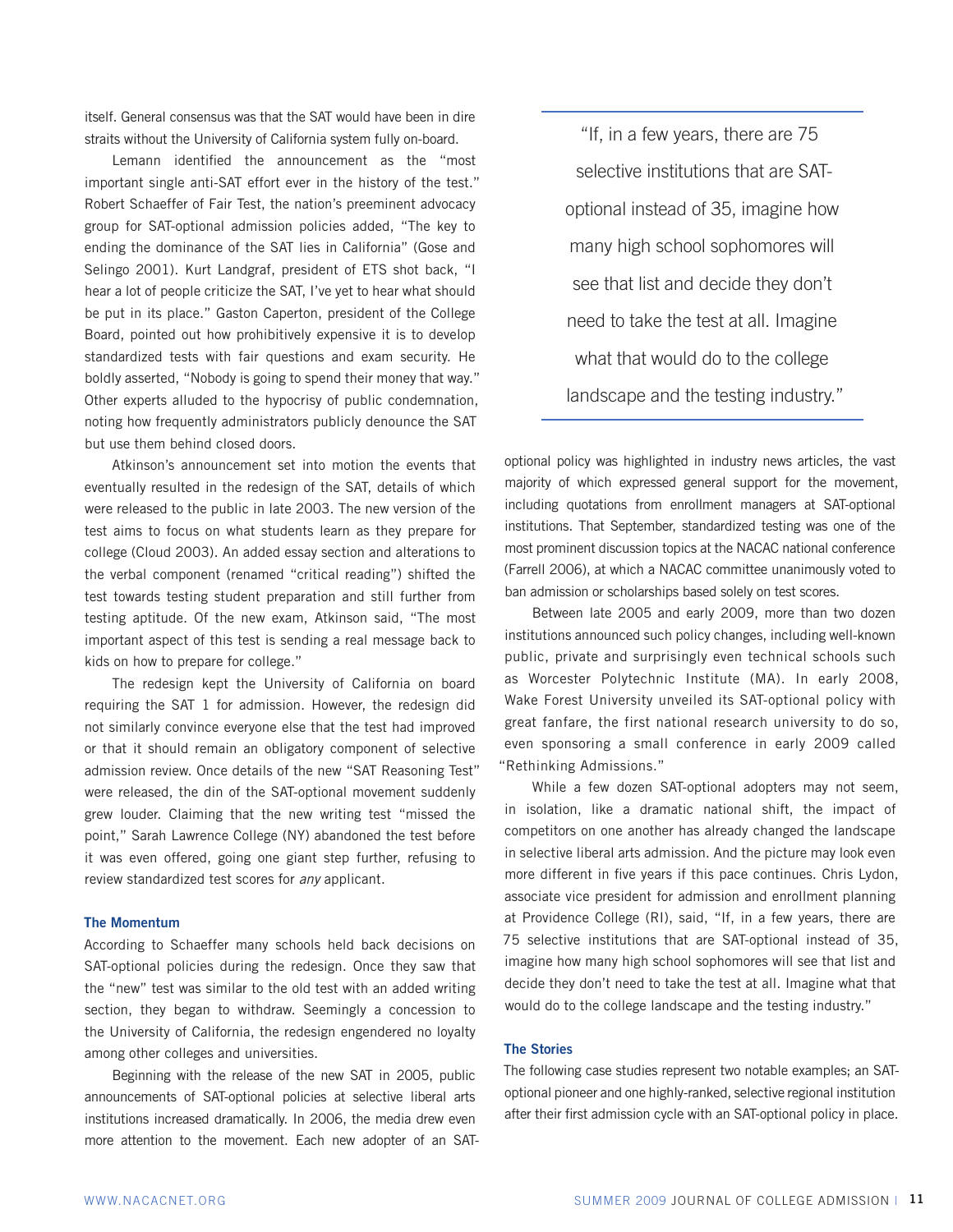# **Bates**

Bates College began internal discussions about its test requirements in 1979, before there was even a glimmer of today's active movement. After several years of self-study, concerns about the exam, including the correlation between SAT scores and income, led Bates to become one of the first selective institutions in the nation to adopt an SAT-optional policy (Bowdoin College went SAT-optional in 1969) in October 1984 (Bates.edu).

One stated reason for the switch was that Bates believed its SAT average frightened many strong students from applying (Rooney 1998). Whereas today most SAT-optional institutions are cautious about explicitly seeking competitive advantage in student recruitment through SAT-optional policies, at the movement's origins, Bates did just that. William Hiss, Bates' admission dean and vice president between 1978 and 2000 said, "If I had had to choose making tests optional and losing 1,000 applications it would have been tough. But when you gain 1,000 applications? There's no downside."

Bates implemented its policy with great care. Today, its evaluation studies (released after five, 10 and 20 years of SAT-optional) are commonly cited in support of the SAT-optional movement. Students who did not submit their scores for admission review are required to submit scores after enrollment for the purposes of this research (Bates.edu). They found that the SAT did not add much power to predict a student's cumulative GPA at Bates. Non-submitters had virtually identical GPAs at Bates as submitters, though the nonsubmitters scored, on average, 160 points lower than submitters. According to Hiss, "The verbal and math SAT together accounted for 9.6 percent of the variation in grades" (1990).

Results also show a spike in application volume, from around 2,500 in 1984 to nearly 3,500 by 1989. In 2008, Bates received nearly 5,300 applications. The crown jewel of the study is the nearly identical GPAs and graduation rates achieved by submitters and non-submitters from 1984-1999. The study also finds that nearly half of Hispanic and black applicants are nonsubmitters of scores, indicating that Bates has been far more successful recruiting minority students with the SAT-optional policy than they were before its implementation.

Fair Test's reports and Bates' studies state that "Bates' experience demonstrates clearly that even very selective schools don't need the SAT, or any test score, in order to choose their entering freshman classes" (Rooney 1998). In 1997, Hiss said that, for many of Bates' students, the SAT is "not predictive and, in some cases, is what a statistician would call a false negative. That is, in fact the test seems to suggest the student cannot do good work when in fact they can."

In a recent issue, *U.S. News* reports that in 2007, approximately 60 percent of Bates' enrolling students submitted

test scores and the middle 50 percent score range was 1260- 1410 for those who submit them during the application process.

# **Providence College**

Providence College, a private, selective Catholic institution, was ranked #2 in *U.S. News & World Report's Best Colleges 2007* for Regional Universities in the North. Its 85 percent graduation rate is among the highest of ranked regional universities in the nation. In all 2006, the school enrolled around 1,000 first-year students from nearly 9,000 applications, with a 49 percent admit rate and a 1200 SAT average.

Founded to serve first-generation students, Providence's greatest challenge is its cost of attendance, which had been reflected in far lower populations of low-income (Pell eligible) and minority students than many comparable institutions. Lydon believed the institution's philosophy was a good match for an SAT-optional policy. Since Providence had long utilized holistic review, Reverend Brian Shanley, Providence's president, encouraged Lydon to study the issue in-depth and determine feasibility, both practically and for maintaining admitted students' ability to succeed.

After 14 months researching enrollment and on-campus performance data, Providence implemented the policy for applicants in Fall 2007, the first of a four-year pilot program. Results were immediate. The overall applicant pool increased by 12 percent, the acceptance rate fell to 42 percent, student of color applications rose by 17 percent, and first-generation student applications rose by 21 percent. "The applicant pool beat our expectations on several levels," said Lydon.

Providence College freed up nearly an additional \$1 million for need-based financial assistance, and provided stronger needbased awards to many admitted students. The enrolling class results were even more impressive. There was a 19 percent increase in first-generation students, a 19 percent increase in students of color, and a 56 percent increase in Pell-eligible students. Student quality in terms of GPA and high school class ranking held steady from the year before. Non-submitters made up 27 percent of enrolling students and yielded at a 35 percent rate, while score submitters yielded at only 22 percent.

Students who *did* take the SAT (nearly all enrolled students) were required to submit their scores after sending their enrollment deposit. Students who never took the exam were not required to take it after the fact. "We wanted the moral high-ground in reporting a full and honest standardized test range, to counter any claims that we became test-optional to improve our rankings," says Lydon. "Our motivation was not as a competitive advantage. This was a mission opportunity, not a marketing opportunity."

With 98 percent of enrolled students' scores collected, submitters averaged approximately 1200, while non-submitters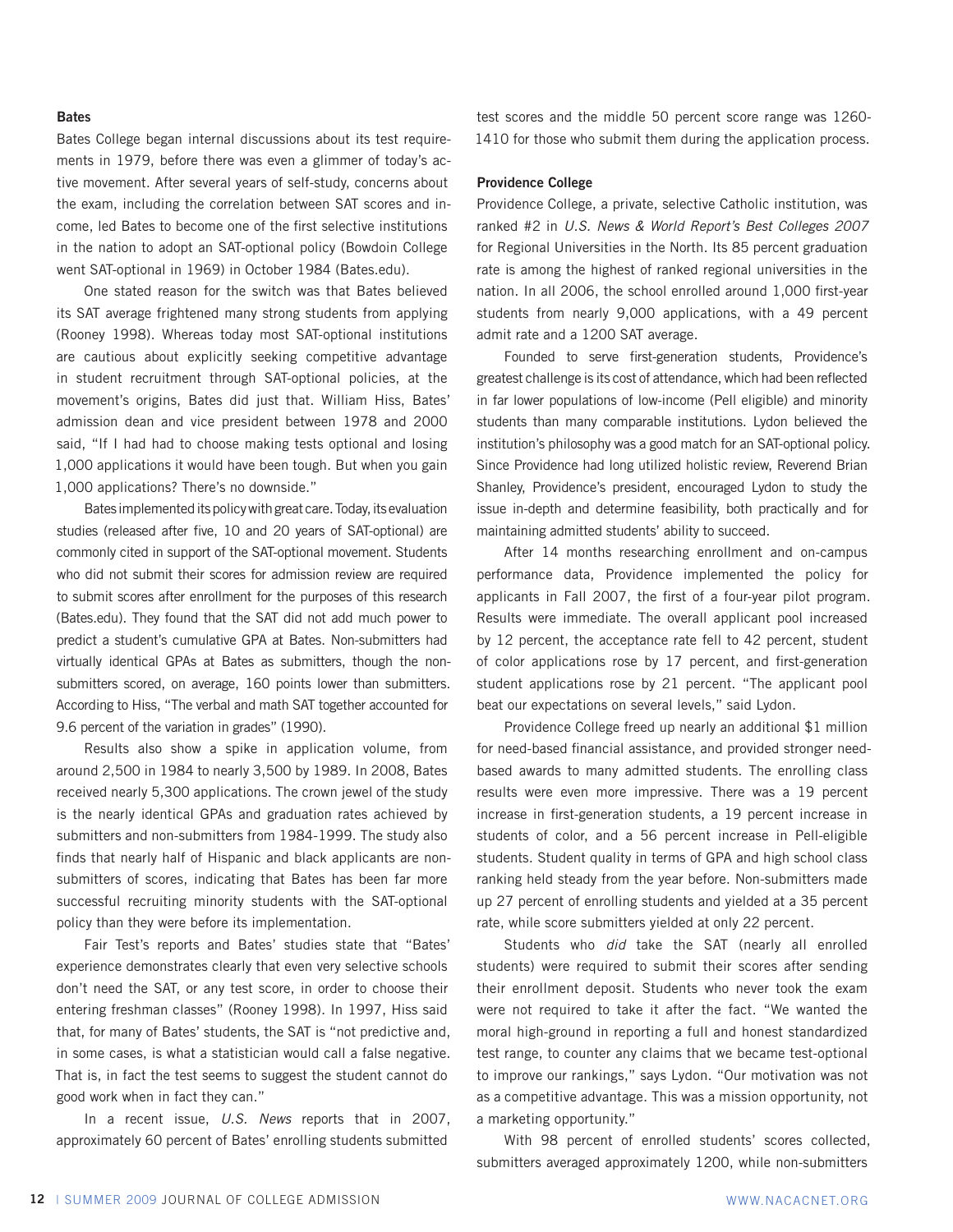This goes to the heart of the meaning of a holistic review. When institutions claim they have enough information without test scores, then why would they use the scores for any student? "Once you begin to measure people based on what *they* deem important for you to review rather than what *you* think is important, the process becomes fragmented; partial. If you claim your review is holistic, then you must look at the whole."

averaged 1100. Lydon acknowledges it is a significant difference, but "it does not reflect a chasm suggesting academic deficiency." Lydon and Reverend Shanley gladly exchange the 30 point decline in the class' SAT average for the benefits of increased diversity. Lydon said, "If a 30 point drop in our test score average turns a prospective student away from Providence College, we probably aren't the best fit for that student anyway."

# **The Critique**

Though there are few vocal critiques within higher education of SAT-optional policies, the most notable and eloquent comes from Colin Diver, president of Reed College (OR). Prior to joining Reed in 2002, Diver was dean of the University of Pennsylvania School of Law. He is a former law professor and dean of the Boston University School of Law, in addition to serving in the Massachusetts state government and teaching at Harvard's Kennedy School of Government.

At the very time that the movement was gaining momentum, Diver offered the most visible critique of making the exam an optional component of selective admission review. In his *New York Times* op-ed in September 2006, his primary contention was that institutions artificially increase their applications and reported test score average by selectively allowing the SAT to be removed for students who are, on balance, lower scoring.

However, Diver is no big fan of the SAT. He believes the test is imperfect, but that all admission measures are imperfect and some are far less reliable than the SAT. While the SAT is not overwhelmingly predictive of college success, it is "carefully designed and tested to measure basic intellectual skills." He added, "Are admissions officers at SAT-optional universities saying that the test scores do not provide probative evidence of the possession of these skills? Are they saying that these skills are not relevant to success in the educational program of their colleges? Neither claim is remotely plausible."

Diver takes issue with the idea that applicants know themselves best and should be the ones to decide if their scores represent them. "We all believe that we are better than our test scores and, for that matter, our grade point averages, our writing samples, and our interview performances," he said. Referencing the reality that lower scoring students will be least likely to submit, he asserts that "It's illogical to count a test score if it is high but ignore it if it is low."

Responses, by way of letters to the editor of the *New York Times*, were printed several days after the original op-ed. In one, Michele Tolela Myers, president of Sarah Lawrence College, criticized Diver's indictment as "cynical." Ironically, her own institution's policy not to review test scores from *any* applicant is fully consistent with Diver's critique.

In a personal interview a year after the op-ed, Diver reiterated, "My views are the same now as they were then." Diver described three interlocking issues: The SAT's value to predict what an institution seeks to identify; the cost-benefit to using or not using the test in admission review; and the slippery slope of inconsistency.

# **Prediction**

Within most higher education institutions, Diver suggests that the GPA has greater value to predict student grades than does the SAT, and occasionally even subjective reader ratings. "The r-squares are modest, but much of that is because institutions neutralize the effect by selecting from a narrow band of the score distribution. A real test would be to admit students randomly to see how they perform, but of course no one will ever do that."

For example, an institution with an average SAT score of 900 select mostly from students between 750 and 1050, a small portion of the 400 to 1600 range. Likewise, an institution with a 1200 average selects primarily between 1050 and 1350. However, the SAT almost always has positive predictive value, "especially for those students substantially above or below the institutional average." This last point is pertinent since typical non-submitters tend to be well below institutional averages.

## **Cost-Benefit**

"The test has value, but it favors the rich. It also signals a certain kind of educational value that you may not want to emphasize; studying to the test," says Diver. "So, if the costs outweigh the benefits, I can see dropping it altogether, but not making it optional."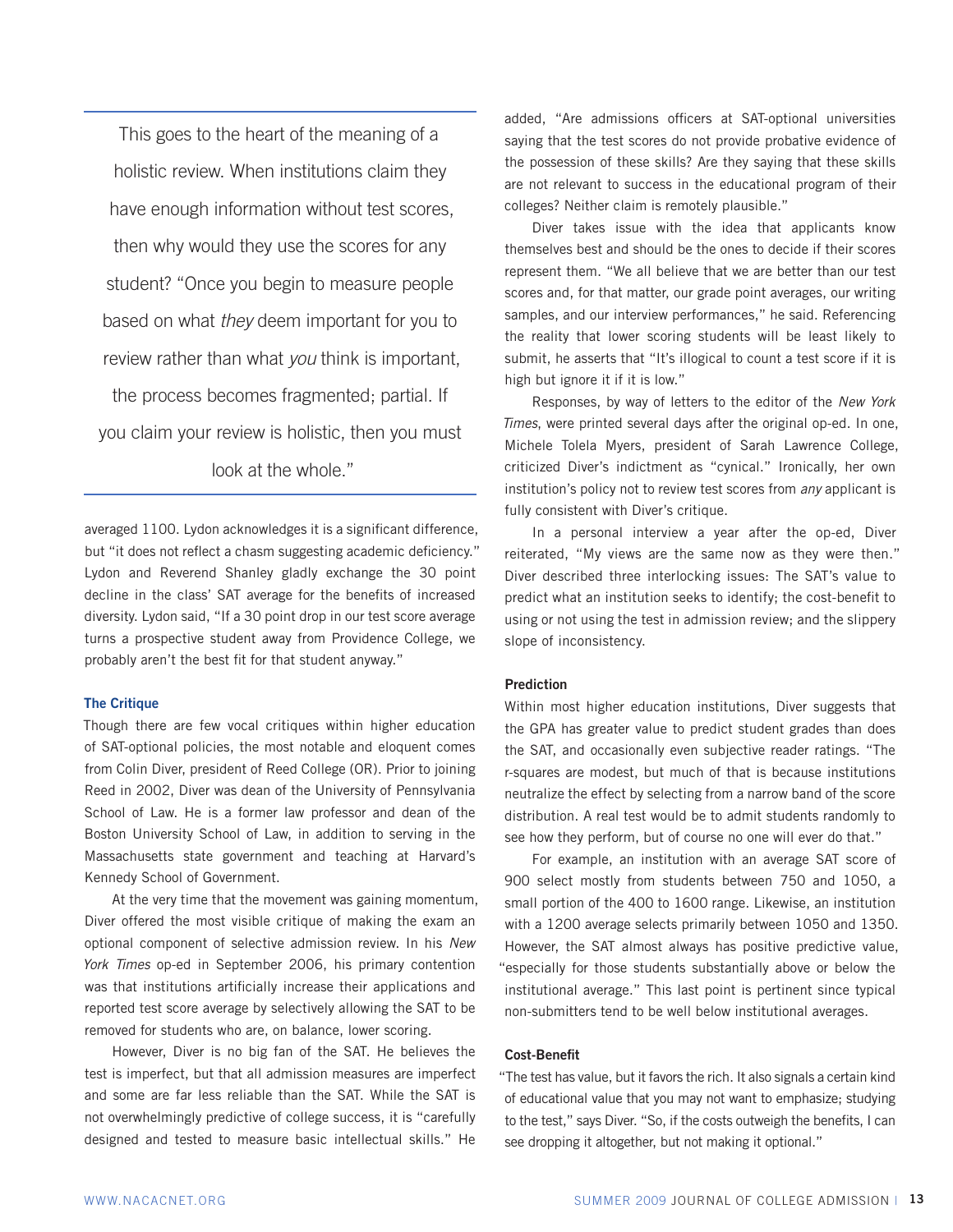Pointing to Bates' evaluation studies, Diver concludes that the most plausible real reason for enacting an SAT-optional policy is that it artificially inflates institutional application numbers, selectivity and SAT averages, using a biased sample to represent the average score for the entire institution. "Accepting a biased sample and reporting it as a college-wide average, inflating the average by nearly fifty points; that's a big effect in the competitive marketplace."

When asked if an approach that required score submission post-enrollment and reporting of a full-class SAT average would address this particular concern, Diver said, "Absolutely. But, how many do that?"

# **Inconsistency**

"I hear, 'we want to let students put their best foot forward'," Diver says. "Then why not any number of other characteristics? If that's the philosophy, why require GPA if students feel that it doesn't represent their abilities accurately? After all, there's testing included in those grades." His answer to that question is that institutions consider it important to know applicants' high school grades and wish to value them as they deem contextually appropriate for that student. "If you're interested in access, you can look at an element and give it small weight or inverse weight to income," says Diver. "That's more intellectually consistent than making one component optional. The question, 'What else does this policy trigger?' is roundly neglected."

This goes to the heart of the meaning of a holistic review. When institutions claim they have enough information without test scores, then why would they use the scores for any student? "Once you begin to measure people based on what *they* deem important for you to review rather than what *you* think is important, the process becomes fragmented; partial. If you claim your review is holistic, then you must look at the whole."

> Schaeffer concedes that the SAT is not likely to disappear anytime soon. "Some have suggested that if Harvard dropped the test, the SAT would disappear. But that certainly did not happen with early admissions. Colleges aren't lemmings."

...Schaeffer is willing to allow for less idealism if it leads to what he believes is a noble goal. "Of course there is a marketing issue involved at some level but regardless, every institution that makes the change makes college admissions a little bit better for the students who are applying."

While he's frustrated with what he perceives as the disingenuous nature of this SAT-optional movement, Diver acknowledges that "as long as we're in a fiercely competitive market, reinforced by *U.S. News*, and as long as quality of input is important, there will be pressure to do this kind of thing. It will certainly continue."

# **The Advocacy**

Founded in 1985, Fair Test: The National Center for Fair and Open Testing, is the most prominent SAT-optional advocacy group. Through education and strategic assistance, the nonprofit organization works "to end the misuses and flaws of testing practices that impede the advancement of quality education and equal opportunity" (FairTest.org). In the arena of selective college admission testing policies, it has become an increasingly influential voice.

Fair Test has organized, informed and encouraged schools that consider adopting SAT-optional policies, advising them on how best to make the decision, the subsequent transition to the new policy, and connecting with institutions that already have such policies. Fair Test speaks out against SAT usage in selective admission and state-sponsored scholarship programs, claiming the test is biased against women and students of color. They also accumulate data and case studies used to advocate against the SAT as an effective tool for predicting academic success.

Schaeffer, Fair Test's public education director since its founding in 1985, is a frequently consulted source for the media regarding test-optional practices. "The movement stalled somewhat while the SAT was being redeveloped in response to the University of California complaints. But, once the new test was released in 2005, the movement accelerated." In Fall 2006, esteemed author Malcolm Gladwell (author of *The Tipping*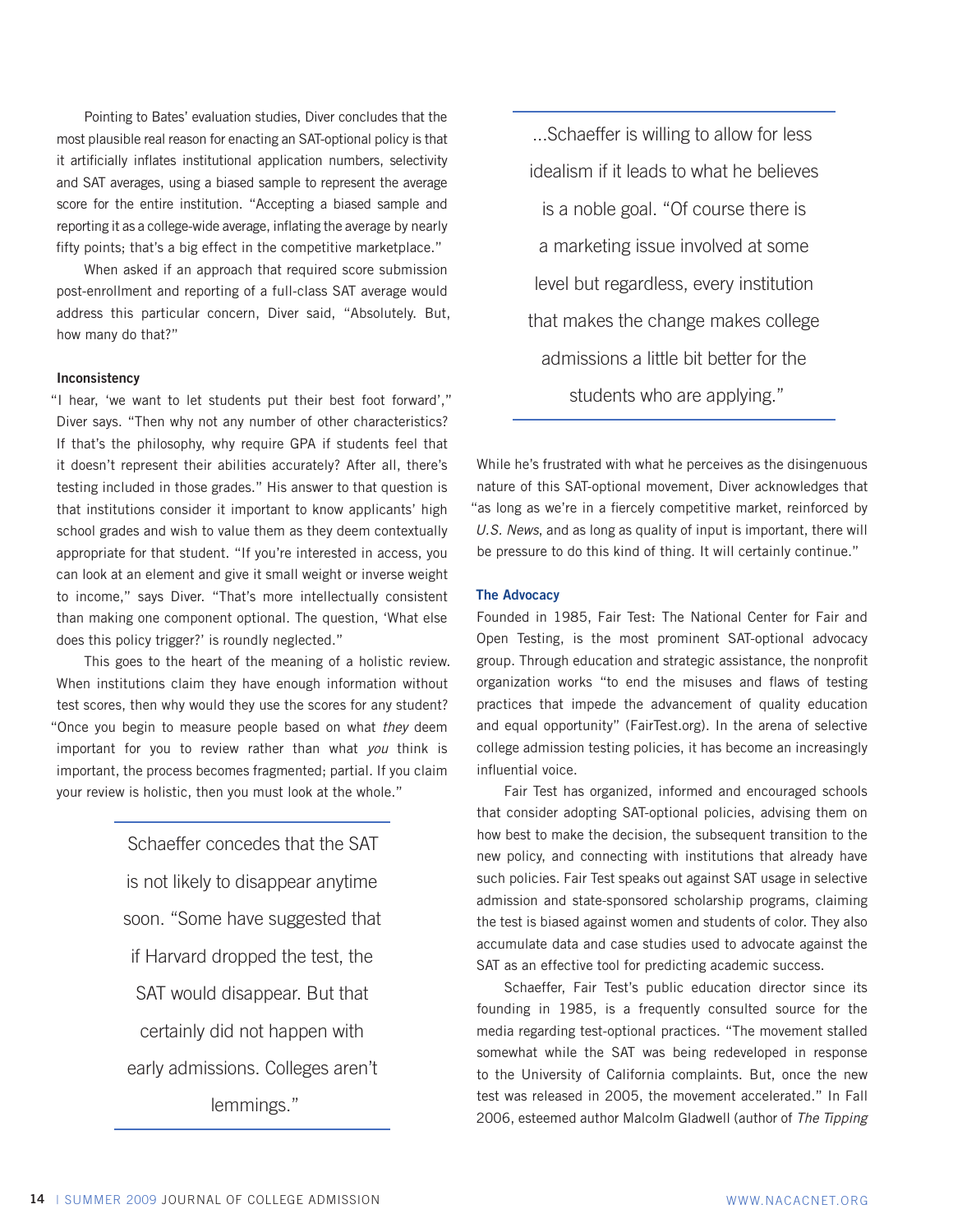*Point*) asked Schaeffer if the SAT-optional movement had, in fact, reached a tipping point. "Maybe," Schaeffer recalls responding, "but we may not be able to know that until well after we've passed one," a sentiment he reiterated in an April 2009 *USA Today*  article, suggesting that he expects many more institutions to adopt SAT-optional policies as the year progresses.

Schaeffer sees the cynicism about the SAT-optional movement largely as a canard. "The evidence is pretty weak that statistics even rise for these institutions. Many institutions collect the SAT scores after enrollment and report a real SAT average anyway." He believes that the vast majority of SAToptional institutions' devotion to fair testing is genuine.

However, Schaeffer concedes that the SAT is not likely to disappear anytime soon. "Some have suggested that if Harvard dropped the test, the SAT would disappear," he muses. "But, that certainly didn't happen with early admissions. Colleges aren't lemmings." He does, however, notice a domino effect. "Each announcement does seem to influence one or two more." In saying so, he tacitly acknowledges that at least some part of the movement is influenced by competition, but Schaeffer is willing to allow for less idealism if it leads to what he believes is a noble goal. "Of course there is a marketing issue involved at some level, but regardless, every institution that makes the change makes college admissions a little bit better for the students who are applying."

#### **The Experts**

#### **The Harvard Dean**

One of the most influential institutions in the admission landscape, with both national media and peers, is Harvard University. The SAT was constructed in conjunction with Harvard's president and Harvard was at the forefront of utilizing the exam to broaden its pool of enrolling students. Dr. William Fitzsimmons, in his capacity as dean of undergraduate admission and financial aid at Harvard University, supports the use of standardized tests for selective admission. "While one size doesn't fit all, the truth is that some institutions are trying to make fine distinctions between very talented potential scholars from around the nation and the world. As one measure among many, standardized tests are very important in this regard."

His influence has taken on additional weight in the context of his role as the chair of NACAC's Commission on the Use of Standardized Tests in Undergraduate Admission, formed in late 2006 to make recommendations to NACAC's nationwide members. His steadfast support of the use of the SAT in admission did not go unnoticed by Schaeffer of Fair Test, who has bemoaned the fact that the commission's chair is not an SAT-optional sympathizer.

Fitzsimmons acknowledges that the need for tests in admission is not the same for all. "On the other end of the

"The standards movement has serious legs. It is why Clinton and G.W. Bush were elected. It will go on without any one politician to champion it. And if in the end state high school exams show validity against college grades, they should be the tests accepted for college admission."

selectivity spectrum, the tests are far less important. But, even for those institutions, the tests are very valuable when reaching out to new high schools and recruiting students from new locations." He is loathe to criticize the motivations of institutions that elect the SAT-optional policy, saying it's "impossible to know what their motivations are," but he acknowledges critiques that some may enact policies simply to boost applications and SAT statistics in response to market competition.

At the time of the interview, Fitzsimmons preferred to steer clear of that controversy, claiming that the commission instead was compiling a report for NACAC to review such issues as test preparation and the industry that offers those services to students. Despite Fair Test's perception that SAT-optional is the hottest topic in admission today, in speaking to Fitzsimmons, it's difficult to reach that conclusion. While there has been extensive media attention, he stated quite firmly that the topic is just one of many issues on the priority list of the NACAC commission and of most other selective institutions.

When the commission released its report in Fall 2008, it focused its recommendations for stakeholders in large part on the test preparation industry, education regarding appropriate use of scores, and de-emphasis of test scores as primary measures of both student and institutional quality. However, Fitzsimmons chose not to allow his personal views to dominate the output of the commission. Throughout the report is a recurring theme suggesting the potential for institutions to make standardized tests optional in the admission review process, a result that the media covered enthusiastically. One primary recommendation was to "Regularly question and re-assess the foundations and implications of standardized test requirements," which included the following brief but powerful passage: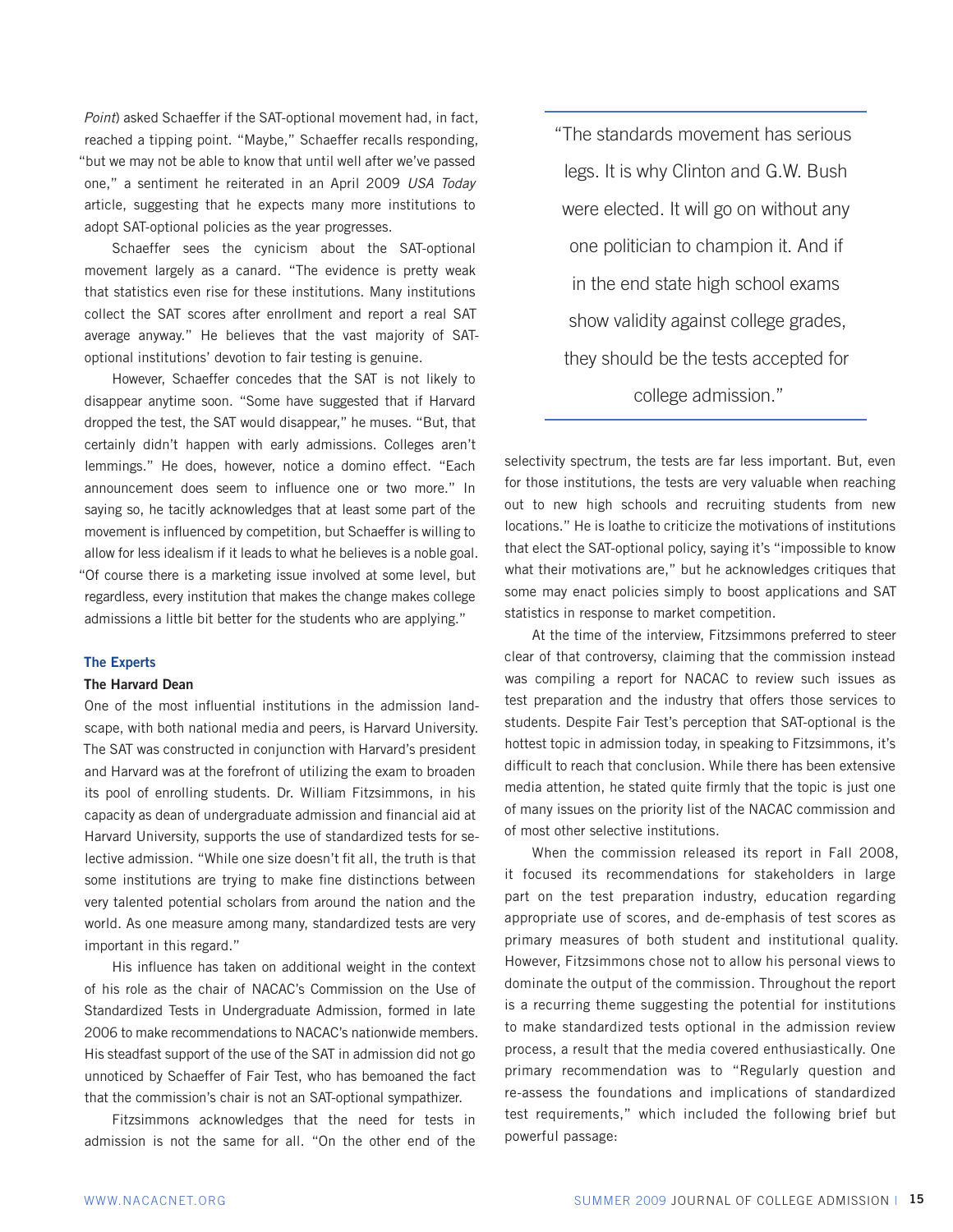"The Commission believes that there may be more colleges and universities that could make appropriate admission decisions without requiring standardized admission tests such as the ACT and SAT. The Commission encourages institutions to consider dropping the admission test requirements if it is determined that the predictive utility of the test or the admission policies of the institution support that decision and if the institution believes that standardized test results would not be necessary for other reasons such as course placement, advising, or research."

# **The SAT Guru**

Nicholas Lemann, author of *The Big Test: The Secret History of the American Meritocracy*, and dean of the Columbia School of Journalism (NY), was also a member of the NACAC standardized testing commission. His book was an early catalyst for the current incarnation of the SAT-optional movement. For the most part, however, he is uninterested in SAT-optional policies and did not advocate for them in *The Big Test*. Lemann suggests, "By far the most important development in this time period is *not*  SAT-optional policies, which are mostly restricted to liberal arts colleges, but Richard Atkinson's speech and the change in the SAT to a somewhat more achievement-based format."

As opposed to the adoption of SAT-optional admission, Lemann prefers something akin to an "SAT equivalent." He advocates a national curriculum or, secondarily, a national achievement exam for students exiting high school, and has written a position paper for the NACAC commission on this issue. He says that the standards movement in secondary education drives the entire process. "The standards movement has serious legs. It is why Clinton and G.W. Bush were elected. It will go on without any one politician to champion it. And if in the end, state high school exams show validity against college grades, they should be the tests accepted for college admission."

Lemann acknowledges the salience of the SAT-optional movement after the redesign of the exam, which he calls "the biggest change to the test since it was created." He says, "Some feel they can make good judgments without a standard measure." His own school, Columbia, is GRE-optional and he indicates that he feels confident making appropriate decisions without scores since he's identifying one distinct skill. He concedes cynical motivations for adopting such policies, but says, "I truly believe that many of these institutions genuinely want to increase their student diversity."

Part of the question for Lemann is whether college admission should be a reward to an individual or an independent institutional decision. He believes these more "cosmic" issues, as he calls them, will be more influential in the coming years than SAT-optional admission policies. He understands the relevance, but thinks

institutional and media attention is somewhat misplaced. "SAToptional isn't really the way to address what needs to be addressed."

# **The Possible Solution: Dual Interpretation Method**

A method that addresses some major concerns about the SAT while utilizing its major strengths might benefit institutions that are undecided about their future SAT usage. It is possible to develop a solution that both acknowledges the need for a universal measurement in the selective admission process but recognizes the disparities in scores for students from differing backgrounds at differing high schools.

Not all institutions have the time or staff resources to place an SAT score in the context of a particular student's background. The College Board possesses the data to report individual SAT scores alongside the average SAT and standard variability for each graduating high school class from a given high school (or a rolling multi-year average for the high school). Here, the author proposes the strategy he calls the "Dual Interpretation Method."

Institutions could be provided a "local measure" for each score in conjunction with the national measure. A score could then be judged on its variation from the mean of *that high school or area* as well as to the nation at large. This method might allow institutions concerned about certain vagaries of the SAT to utilize the test, imperfect as it is, to compare students from diverse backgrounds by examining test performance relative to other students in their own community, under similar learning conditions. The dual focus reduces concerns of differential testing performance due to factors of income and high school resources, allowing fuller context for an individual score. In essence, a single score is placed in two separate contexts for the institution to evaluate.

It's exceedingly difficult to achieve both consistency and equity with the single interpretation method, but when *both*  interpretations of a score are overlaid with high school GPA, a personal essay, teacher recommendations, and other metrics of holistic selective admission processes, the results are greatly improved. Institutions may also offer applicants the opportunity to submit a written statement to rebut the appropriateness of the standardized test score, should they find that beneficial.

Dual Interpretation Methodology won't address marketing issues or competitive issues, but these are not the stated reasons for SAT-optional policies. If indeed what SAT-optional adopters seek is a fairer process and a way to keep disadvantaged applicants from being punished in the admission process, then evaluating their scores within the context of their direct peers is a solution more equitable and rational than abdicating the opportunity to review the scores at all.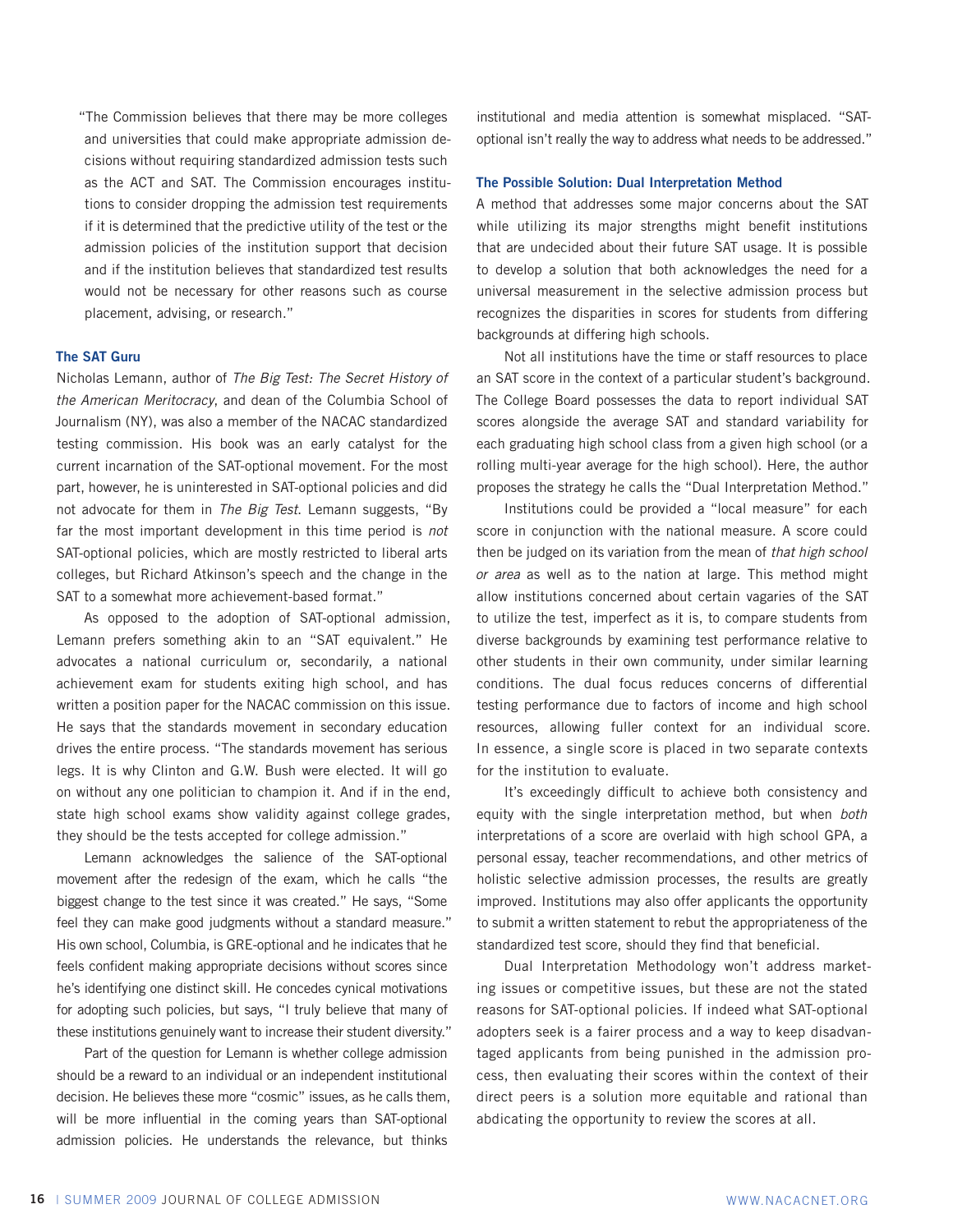Admission Web sites, *U.S. News*  profiles and direct contact with each undergraduate admission office revealed that only one of the 32 institutions asserts that they report a full and honest SAT average, requiring students who took the test to submit scores after enrolling and reporting their SAT average inclusive of those scores.

# **The Reality: Bright Side and Dark**

The practical reality of SAT-optional policies in student recruitment is that, on most metrics, they are effective. Nearly all adopting institutions immediately attract more applicants, significantly more ethnically diverse applicants, and boost test-score statistics. Non-submitting enrolled students frequently have comparable high school GPAs and high school class ranks to their score-submitting counterparts. Where data are available, they also show that such students achieve comparable college GPAs and graduation rates, broadening the student body and doing no harm to its "quality," as measured by pre-collegiate and collegiate academic achievement.

It's easy to understand the allure of such publicity, quick results and moral high-ground. It's also easy to understand why critics rarely speak out against such policies. After all, how *does* a professional speak out, in good faith, in opposition *not* of the noble goals (increasing access, fostering diversity, removing barriers, and limiting the role of an exam believed to be unfair or biased), but of a particular tactic and its application in the selective college admission process, without risking being misunderstood or labeled?

However, the quantitative results and conclusion that SAT-optional institutions make functionally effective admission decisions beg the question, "Are those particular end results the right measuring stick for success?" Such a claim

is somewhat analogous to suggesting that drivers can reach destinations in their cars safely and quickly if they ignore certain street signs and traffic lights. That may be true, but what happens to the broader goal of an ordered and equitable system of roadway travel? In the entire context of admission application review, is the safe arrival at a desired enrolling class the only marker of success? Or does it matter how you got there?

Finally, there is the great difficulty in unwrapping what's beneath the rhetoric and behind the outcomes, uncovering the unspoken reasons for such policies and unseen inconsistencies created by their implementation. Concerns about potential biases in the test, differential scoring by income and by race, and a desire to remove "SAT pandemonium" from the admission process are reflected in the language on adopters' Web sites, including: "The best predictor of success is your high school achievement;" "You can decide for yourself if your scores adequately reflect your abilities and potential for success in college;" and "Standardized tests have long been scrutinized for possible cultural, ethnic, gender, and class bias."

Accepting such impassioned marketing and advocacy messages without further analysis is insufficient to fully understand the SAT-optional movement. Public statements share noble and socially responsible messages, but are they the entire story? Many, including Colin Diver, have concerns that SAT-optional policies are, at least in part, a mere shortcut to genuine recruitment outreach.

# **Suspicions**

How can an ethical institution that distrusts the SAT's validity or perceives it to be biased continue to evaluate *any* applicants using the test? How can scores be meaningful in evaluating a student's abilities when they are submitted, but irrelevant when they are withheld? It's inherently inconsistent. At best, the inconsistencies logically lead to a breakdown in the purpose, meaning and value of holistic admission review. At worst, they may be perceived as hypocritical.

But, what institutions *do* with scores that are submitted and how they account for the scores that are not is still an unanswered question. Do colleges use these policies to artificially inflate their SAT averages by reporting only the scores of self-selected students that choose to submit test scores? The spokesman for the nation's leading SAT-optional advocacy group said he believes that most such institutions gather scores from *all* students after enrollment, including non-submitters, and report a full and honest SAT average to ranking publications, guidebooks and on their Web sites.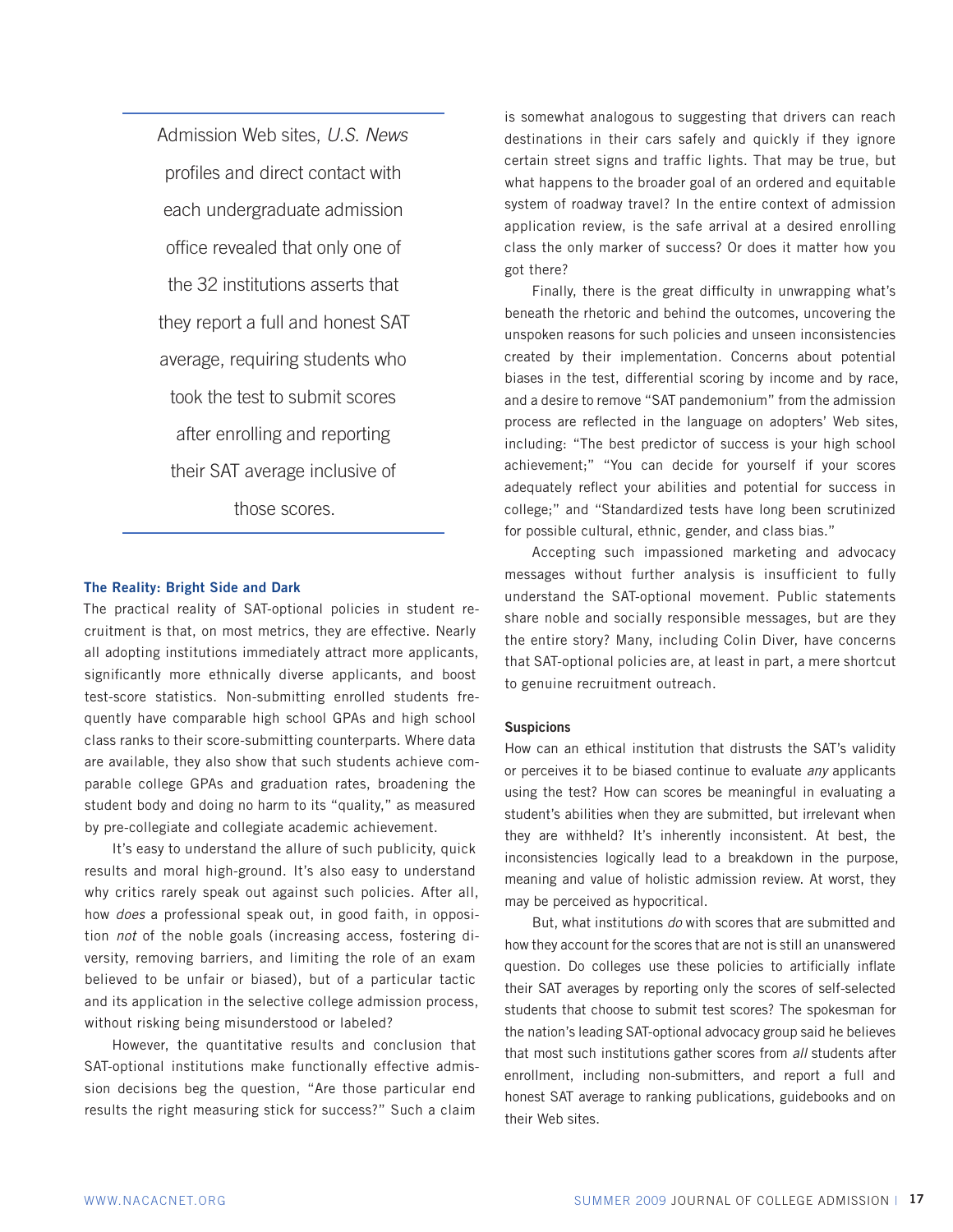Another practical implication is already occurring. SAT-optional policies currently generate more applications for admission.

At SAT-optional institutions that are not expanding the size of their enrolling classes,

increased application volume leads to increased competition for admission and lower acceptance rates, thereby making it more difficult for each individual student to gain admission to these desirable institutions.

## **Discoveries**

In testing this claim, a review of all 32 institutions in *U.S. News' Top 100 Liberal Arts Colleges 2009* that are SAT-optional in some form led to an interesting discovery. Admission Web sites, *U.S. News* profiles, and direct contact with each undergraduate admission office revealed that *only one of the 32 institutions asserts that they report a full and honest SAT average*, requiring students who took the test to submit scores after enrolling and reporting their SAT average *inclusive* of those scores. Two others declined to respond to repeated inquiries, though these institutions assuredly report biased averages (both have shown marked increases in their reported score range in only two years since the introduction of their SAT-optional policies).

Publicly available and privately shared data reveal that SAT scores for non-submitters average 100-150 points lower than submitters. Eliminating those scores for 25 percent to 50 percent of enrolling students results in manufactured SAT average increases between 25 and 75 points. These results imply that 31 of the 32 SAT-optional institutions in question are the beneficiaries of SAT average boosts. In the hypercompetitive space of the *U.S. News* top 100, there is no way to believe that such an outcome is an accident.

In light of this discovery, there is little choice but to conclude that the critics' concerns are well-founded. These results suggest that despite the proud statements of some adopters, SAT-optional admission policies are more than purely a philosophical stance.

# **The Future**

Countless questions about the SAT are unanswered. Its value is questioned. The success of its original mission is in doubt. James Bryant Conant's vision for the SAT has succeeded in some ways and fallen short in others. His dream of creating a highly skilled workforce has been realized. His goal of a classless society certainly has not (Lemann 1999). Lemann said, "I think what would disappoint him is that the system turned out to be more friendly to the preservation of inherited privilege than he dreamed."

Is it within the power of the SAT and selective college admission to reshape the social order? Is the SAT-optional movement a step in the right direction or the wrong one? And why haven't more SAToptional institutions simply eliminated consideration of the test from their admission criteria entirely? The only prominent selective institution to do so is Sarah Lawrence College, who can no longer be ranked in *US News* without a reported standardized test average. Such an outcome is one likely reason no other proponent has taken the policy to its logical conclusion.

Even as many decry the influence of the *US News* rankings, the door to exit the party is wide open and no one is leaving. Though the public conversation is a muddled monologue, the competitive influence is clear. According to Schaeffer, many more SAT-optional institutions are "in the pipeline," and "at least one Ivy League school is considering adoption of test-optional admissions." There is little reason to believe that the movement will wane any time soon.

#### **So what?**

How much does this matter? What happens if the trend continues? What if there are 100 selective institutions with SAT-optional policies in five years instead of approximately 40 today? In the higher education marketplace, there are *always* unseen and unintended consequences of policy decisions. As yet, we don't know what might happen when more institutions feel "forced" to adopt SAT-optional policies to compete for a diverse pool of applicants. When any market shifts beyond where it has been before, some outcomes are unpredictable.

However, practical implications for students are easy to imagine. As reported SAT averages rise, students who might truly be a good fit for an institution may be discouraged from applying if their scores are *too* far below the reported average, even if the student is not required to submit those scores. They may mistakenly perceive they wouldn't fit in academically. This competitive reality has the potential to disorient prospective students and families. A disoriented customer market is not in the best interests of any institution or higher education in general.

Another practical implication is already occurring. SAToptional policies currently generate more applications for admission. At SAT-optional institutions that are not expanding the size of their enrolling classes, increased application volume leads to increased competition for admission and lower acceptance rates, thereby making it more difficult for each individual student